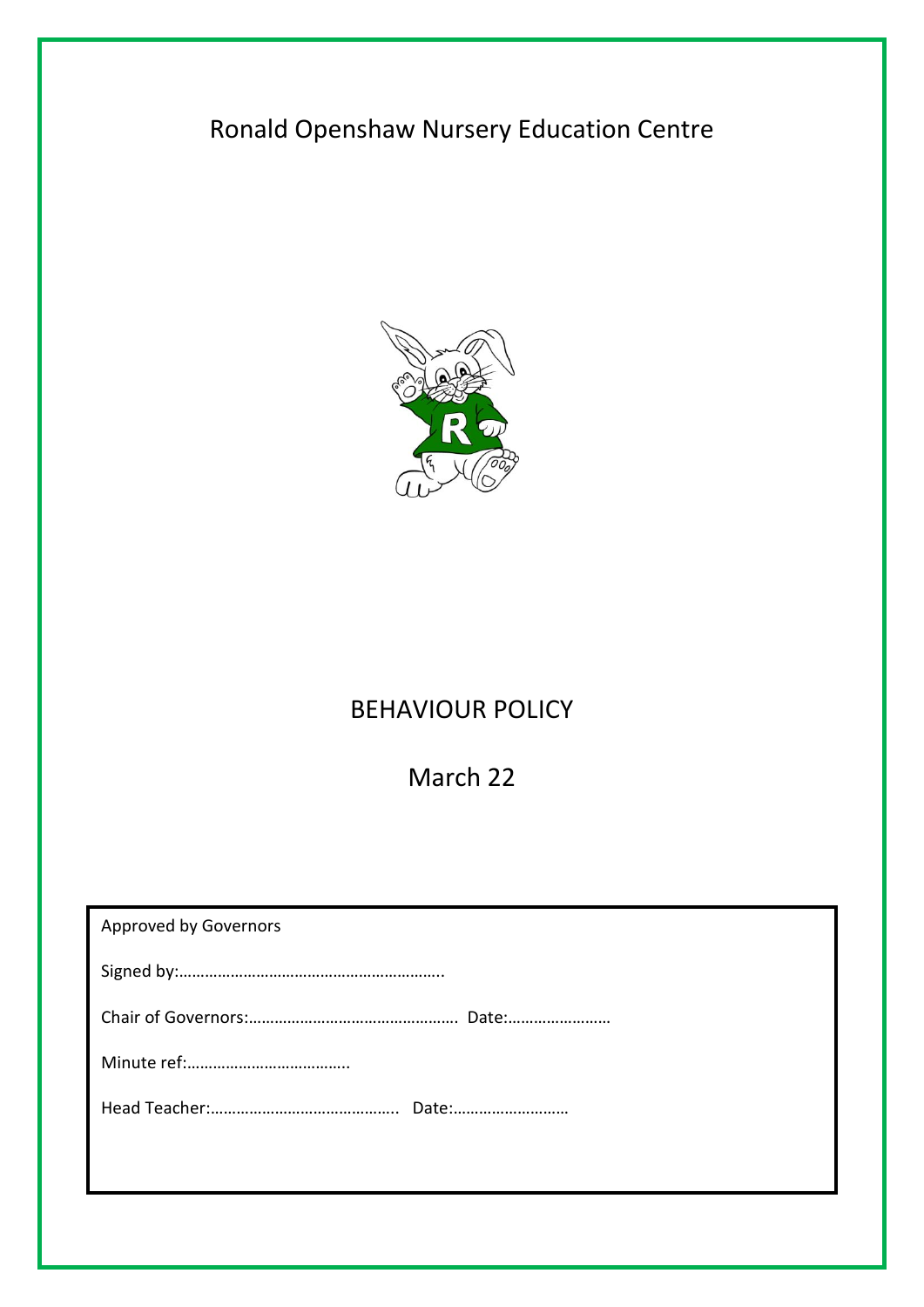## **Introduction**

All children must be supported to learn and develop through a focus on positive behaviour management. It is recognised that a key element of this policy is the consistent understanding and implementation of it by all staff. It is a statutory requirement of the revised EYFS that there is a designated behaviour support lead who is able to offer support and advice to the staff team as any challenging behaviour issues arise, at RONEC this is the SENCO.

At RONEC, we value the well-being of all who work, play and visit here. We recognise the impact of adult behaviour models on children and the importance of mutual respect in all our interactions.

Everyone at the school has:

- A right to feel safe.
- A right to feel respected.
- A right to be supported in their learning.
- A right to be treated fairly.
- A right to have property kept safe.
- A responsibility to make sure that other people's rights are respected

#### **Aims and Objectives**

To ensure a consistent approach throughout the setting, with clear and high expectations of children's behaviour.

To support children in developing self-awareness and self-control.

To work in close partnership with parents and carers to develop effective behaviour plans for all children.

#### **Home School Partnership**

We believe in strong and effective partnerships between parents/carers and school as parents are their first and most enduring educators (see parent/ partnership policy).

We believe it is our responsibility to manage the behaviour of children in our care and parents will not be told of minor issues.

However, parents will be consulted if there is a significant change in behaviour, a pattern of negative behaviour or of serious incidents.

Parents will not be used as a "threat" e.g. to be called if a child has misbehaved.

Parents can be offered support through discussing issues with the child's key-person, class teacher, the Behaviour Lead or the Head Teacher.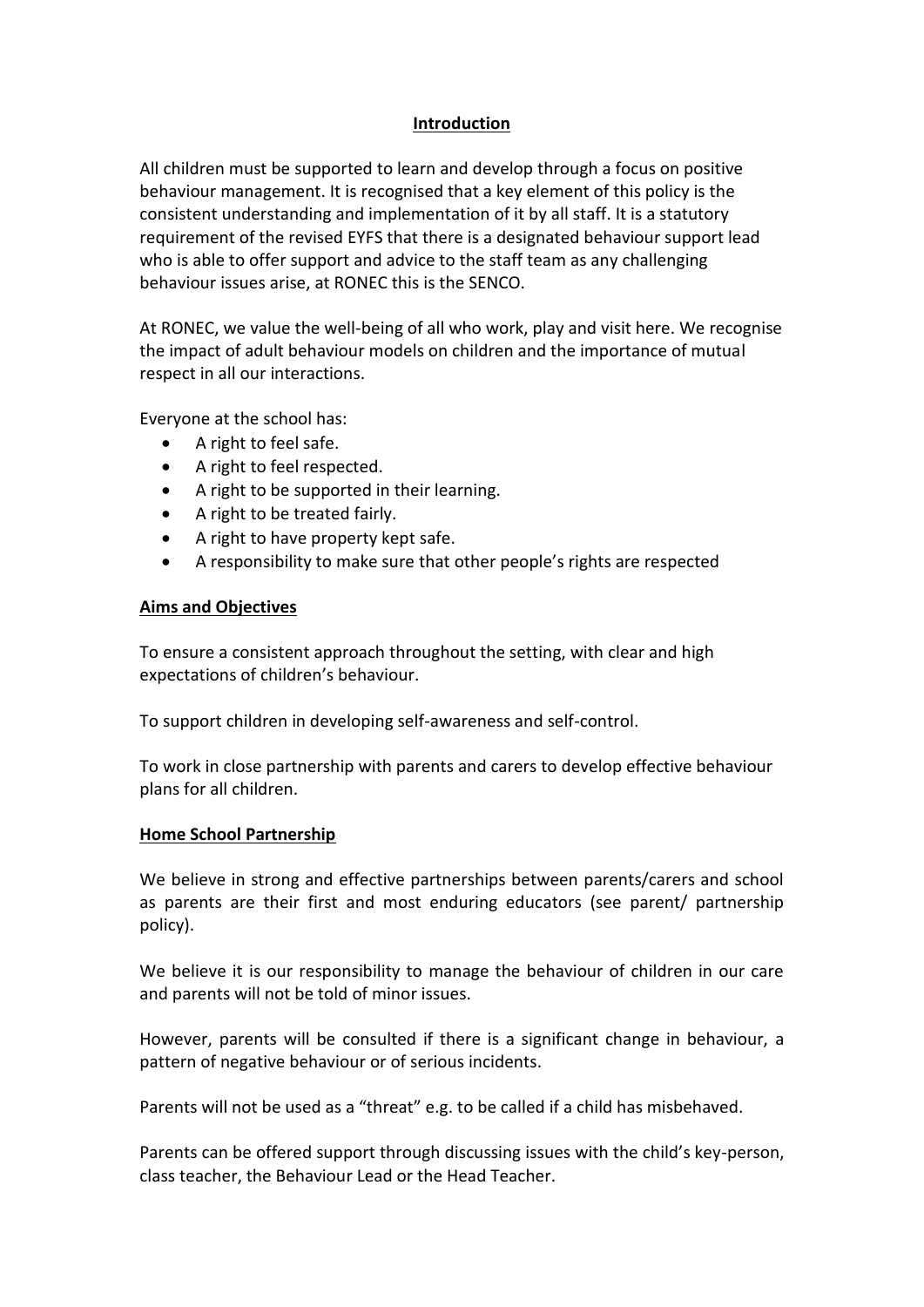They may be referred onto parenting support groups run at the Children's Centre or in the community, Early Childhood Psychologists or to Child and Family Consultation Service.

We request that Parents/Carers will :

- act as positive role models
- support the school and centre in reinforcing boundaries of acceptable and unacceptable behaviour
- feel confident that staff will take seriously any unpleasant incidents

## **Key Strategies**

All children and families are welcomed on arrival at the setting, ensuring that the first contact of the day is positive.

Key workers support positive behaviour by building good relationships with children and their families and by making sure a consistent approach is followed by all.

We have a few simple rules at nursery which everyone is encouraged to follow:

- **We are kind to each other and use our gentle hands.**
- **We listen to each other**
- **We use our words to talk nicely to each other**
- **We look after our nursery.**
- **We use walking feet indoors**

If children forget or have not understood the rules they will be reminded in a positive way: either by a positive statement on what we would like the child to do e.g. "please walk inside" rather than "don't run" or by redirecting the child e.g. "you can run as much as you like outside".

Group Times and story times are used to teach the skills of co-operation and conflict resolution.

Staff support children in recognising and naming their emotions and promote positive ways of expressing these: for example, through symbolic play.

Staff acknowledge and praise appropriate behaviour.

Staff use open body language and physical contact, such as a hug, an arm around the shoulder or offering a hand to hold, to show approval and offer support, when appropriate.

Staff demonstrate how much they value and respect children's ideas, preferences and achievements by listening to, sharing, recording and celebrating them.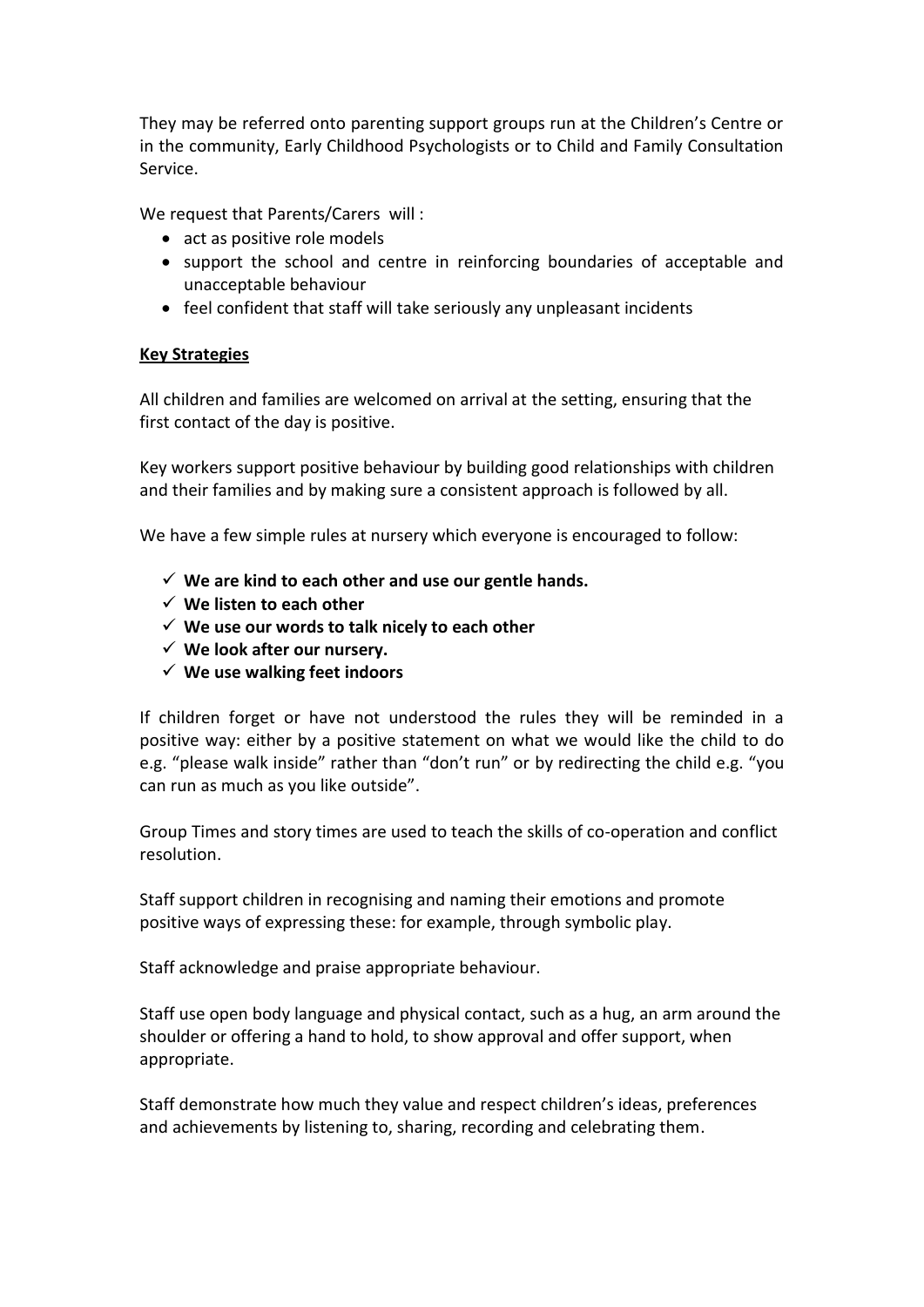In keeping with our philosophy and The London Borough of Newham policy, staff do not discipline children physically (e.g., smacking) or allow physical punishment or verbal abuse to be used with children at the setting.

Staff and Governors are committed to challenging any incidents of physical punishment or verbal abuse of children that occur on the premises.

All staff are trained in a range of positive behaviour management strategies/techniques including 'Conflict Resolution' and these practices are at the heart of our approach to managing children's behaviour. (Please see Appendix)

When inappropriate behaviour is displayed staff make clear that it is the behaviour and not the child that is unacceptable.

In these cases, children are offered choices, with expectations and consequences clearly communicated in language/signs the child can understand.

If necessary, for example, if a child hurts someone, he/she may be removed from an activity but will remain under staff supervision.

Whilst it is sometimes appropriate to remove a child from the current area or activity, no aspect of the early years curriculum will be withheld as punishment or offered as reward for behaviours.

In the rare occasions when a child's behaviour becomes unsafe for themselves or others and other strategies have been unsuccessful it may become necessary to hold them – please refer to the Positive Handling Policy for details.

More persistent or significant difficulties will be raised with parents/carers and brought to staff meeting for discussion, resolution and consistent strategies.

Where appropriate**, i**ndividual behaviour plans are developed with parents to support a consistent approach at home and in the setting.

All staff are trained in Early Help, Safeguarding and Child Protection and the safe handling of children.

Please note that before children are handed over to staff at the start of sessions, and after staff have handed the children back to parents/carers at the end of sessions, **parents/carers are responsible for the behaviour and safety of all children with them.**

We work closely with support professionals; Health Visitors, Speech and Language Therapists, Educational Psychologist, Family Support Workers, Social Workers. Where appropriate, referrals will be made after consultation with parents.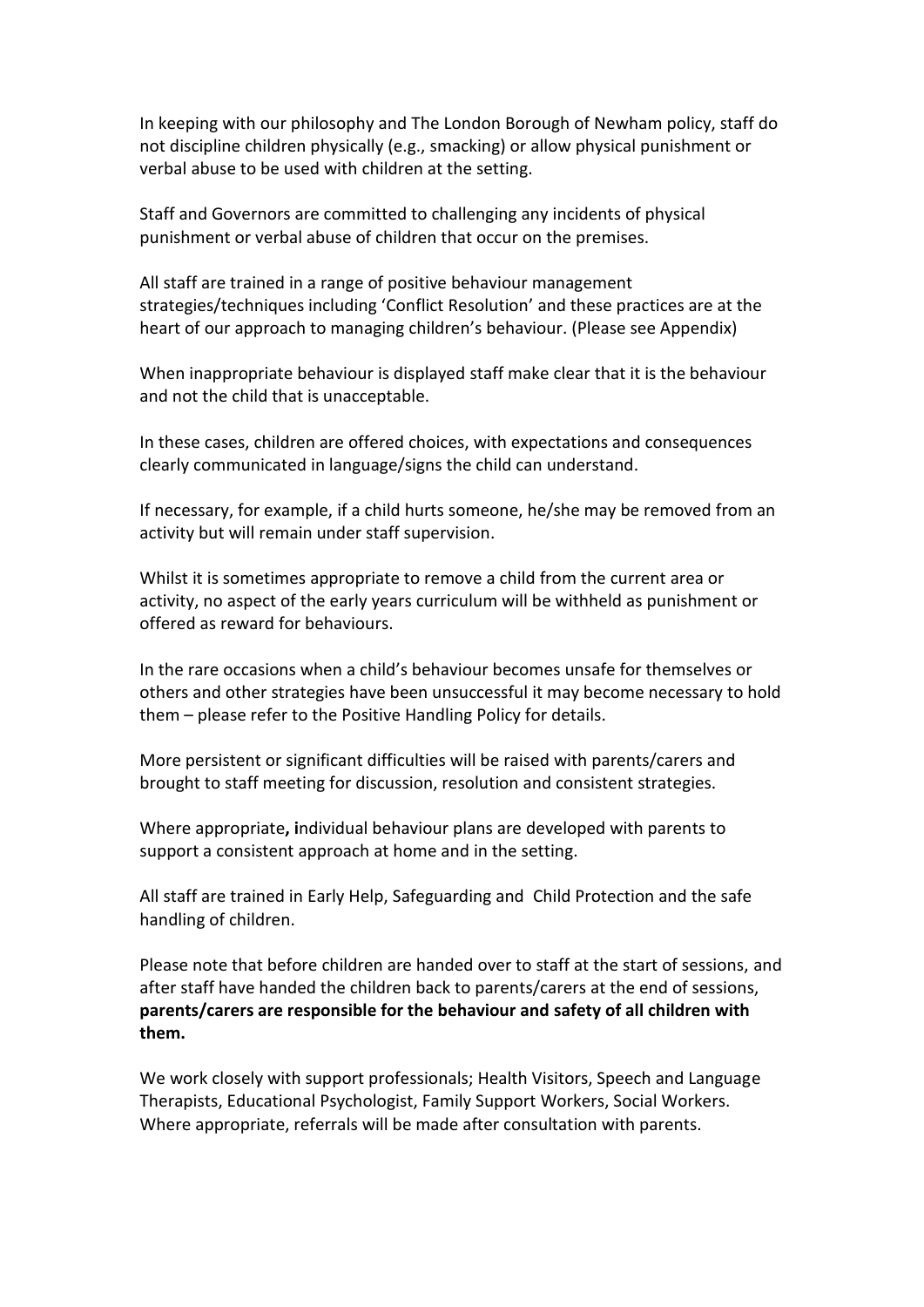Exclusion will be used only if allowing the pupil to remain in school would seriously harm the education, welfare or safety of the pupil or of others in the school. Only the head teacher can exclude a pupil from school. Should it ever become necessary to exclude a pupil, Local Authority guidance will be followed carefully.

#### **Supporting Procedures**

All staff are responsible for ensuring this Behaviour policy is followed at all times and is embedded in our provision for personal, social and emotional development and promoting fundamental British values.

Every month the staff 'Forum' meeting allows staff to share and discuss any concerns about children, including any challenging behaviours.

The SENDCO is supported to keep up to date with legislation, research and good practice on promoting positive behaviour and will coordinate with staff to offer support, advice and make referrals where needed.

We use the SEN code of practice to support children where their behaviour is assessed as extremely challenging and needing much more than 'regular' levels of support.

The Positive Handling Policy provides guidance on the use of positive handling.

Time is allotted at the induction stage for all new staff to discuss the consistent implementation of positive behaviour strategies.

Parents/carers can access a copy of the Behaviour policy on the school web site. Our approach to behaviour management is discussed and explained on initial home visits and the initial meeting with the head teacher during each child's settling in period so parents/carers can support the policy and 'Ronnie's Golden Rules' are available in the welcome book and on posters around the nursery so children, staff and families can all be aware of basic rules within the nursery.

Parents/carers are regularly updated about their child's behaviour by their child's key worker. Staff work with families in appropriate and supportive ways where there is the need to address recurrent, inconsiderate/undesirable behaviour.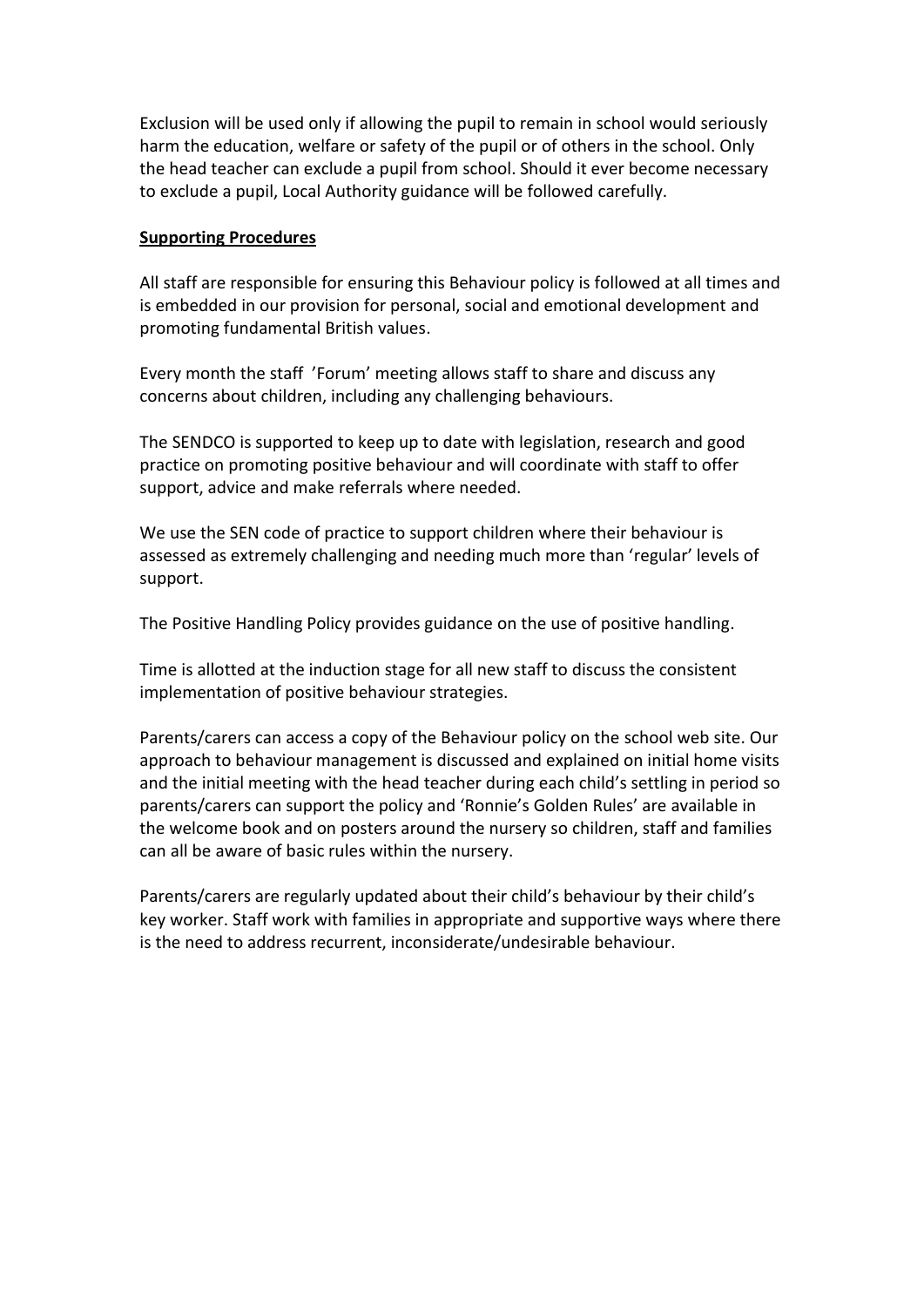### **APPENDIX TO BEHAVIOUR POLICY**

## **APPENDIX 1 – conflict resolution the problem solving steps**

## **1. Approach quickly and calmly**

Breathe, place yourself between the children on their physical level. Use a calm voice and a gentle touch. If an object is involved in the conflict say something like **"I'm going to hold this while we talk about the problem"**.

## **2. Acknowledge feelings**

Give recognition to the feelings children are expressing by using simple descriptive words, for example **"You look upset . . . you look upset"** Make sure the children have 'emptied out' their feelings before moving on to the next stage.

## **3. Gather information**

Ask the children open ended questions that will help you find out what exactly the problem is. Questions like **"What's happening?"** or **"What's the problem?"** or **"What's going on?"** are useful at this stage. Repeat children's words back to them to help them clarify their thoughts.

## **4. Restate the problem**

Say exactly what the problem is. Use words like **"So the problem is . . . "** Use the needs and details the children have described.

#### **5. Ask for ideas for solutions and choose one together**

Say something like **"What do you think we can do to solve this problem?".** Listen and let the children come up with their own ideas. Respect and explore all of the ideas even if some of them seem unrealistic. If children say they can 'share' explore this idea further so that everyone is clear how the sharing will happen.

# **6. Be prepared to give follow up support**

When children have reached a solution check that they are both OK with it. Summarise what is going to happen by saying something like **"so you're going to . . . and you're going to . . .".** Then acknowledge that the children have solved their problem by saying words to the effect of **"You did it! You solved the problem!"** This helps to build children's confidence in their capabilities as problem solvers.